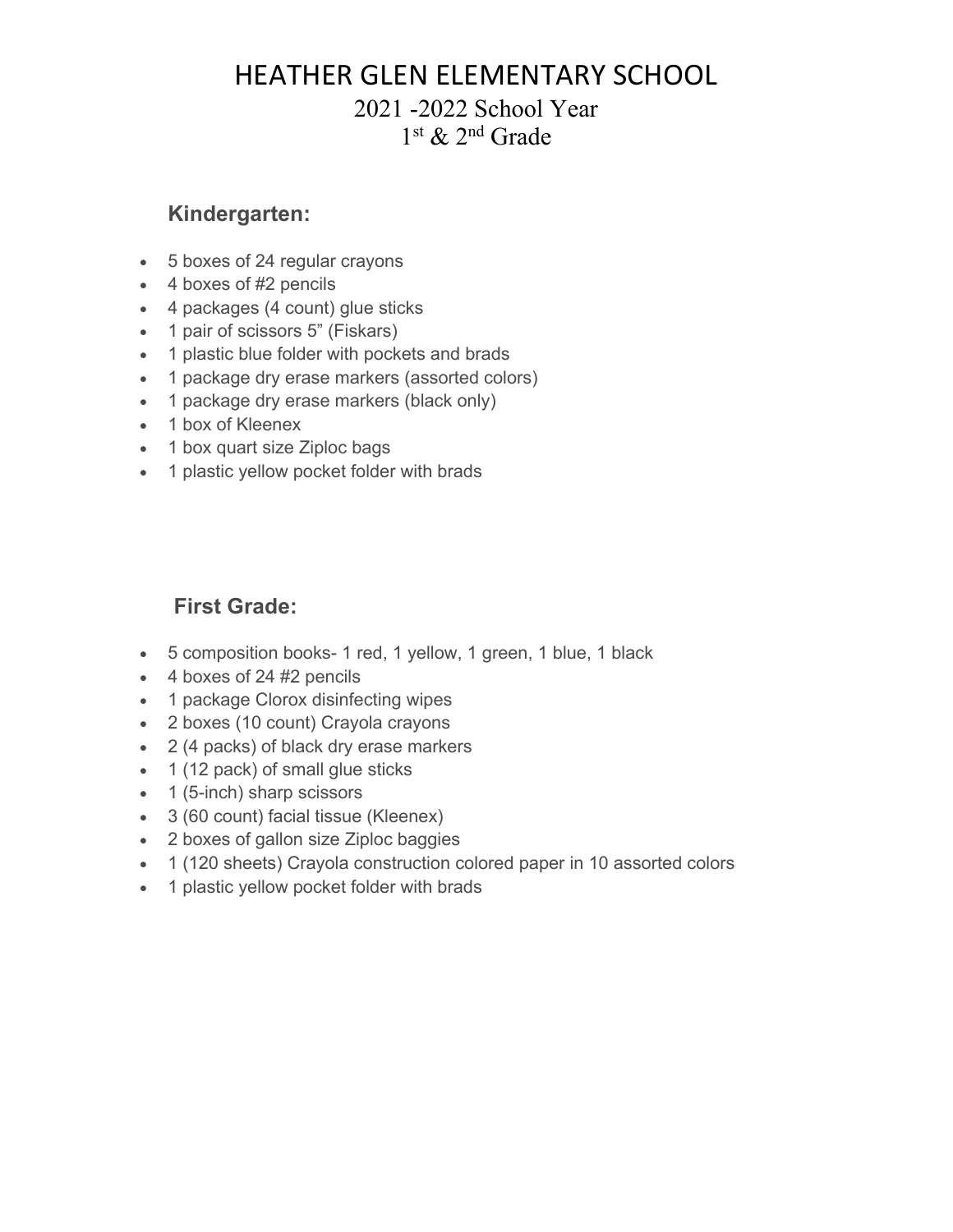## HEATHER GLEN ELEMENTARY SCHOOL 2021 -2022 School Year

2nd & 3rd Grade

#### **Second Grade:**

- #2 Ticonderoga pencils (24 count)
- 24 count Crayola crayons
- Crayola
- colored pencils
- 12 pack Elmer's stick glue
- 3 pack facial tissue
- 3 pack Paper Mate pink erasers
- blue spiral notebook
- red spiral notebook
- yellow spiral notebook
- green pocket folder with brads
- 2 yellow pocket folders with brads
- blue pocket folder with brads
- red pocket folder with brads
- 4 pack black Expo markers
- hand sanitizer (12 oz.)
- plastic inch/cm ruler
- scissors
- 3 pack Lysol wipes
- quart size double zipper Ziploc bags (GIRLS) 20 count
- gallon size double zipper Ziploc bags (BOYS) 20 count

#### **Third Grade:**

- 4 composition books black 9-3/4 X 7-1/2, 100 sheets
- 2 packs of 18 count pencils 3.26x2
- 1 box of 24 count crayons
- 1 pack of large glue sticks
- 1 pair of 5" Westcott scissors
- 1 pack of 3 pink erasers
- 2 boxes of Kleenex
- 1 large bottle of hand sanitizer
- 1 pack 12 count color pencils
- 2 yellow highlighters
- 2 black dry erase markers
- 1 plastic yellow pocket folder with brads
- 1 wide ruled filler paper pack 100 sheets